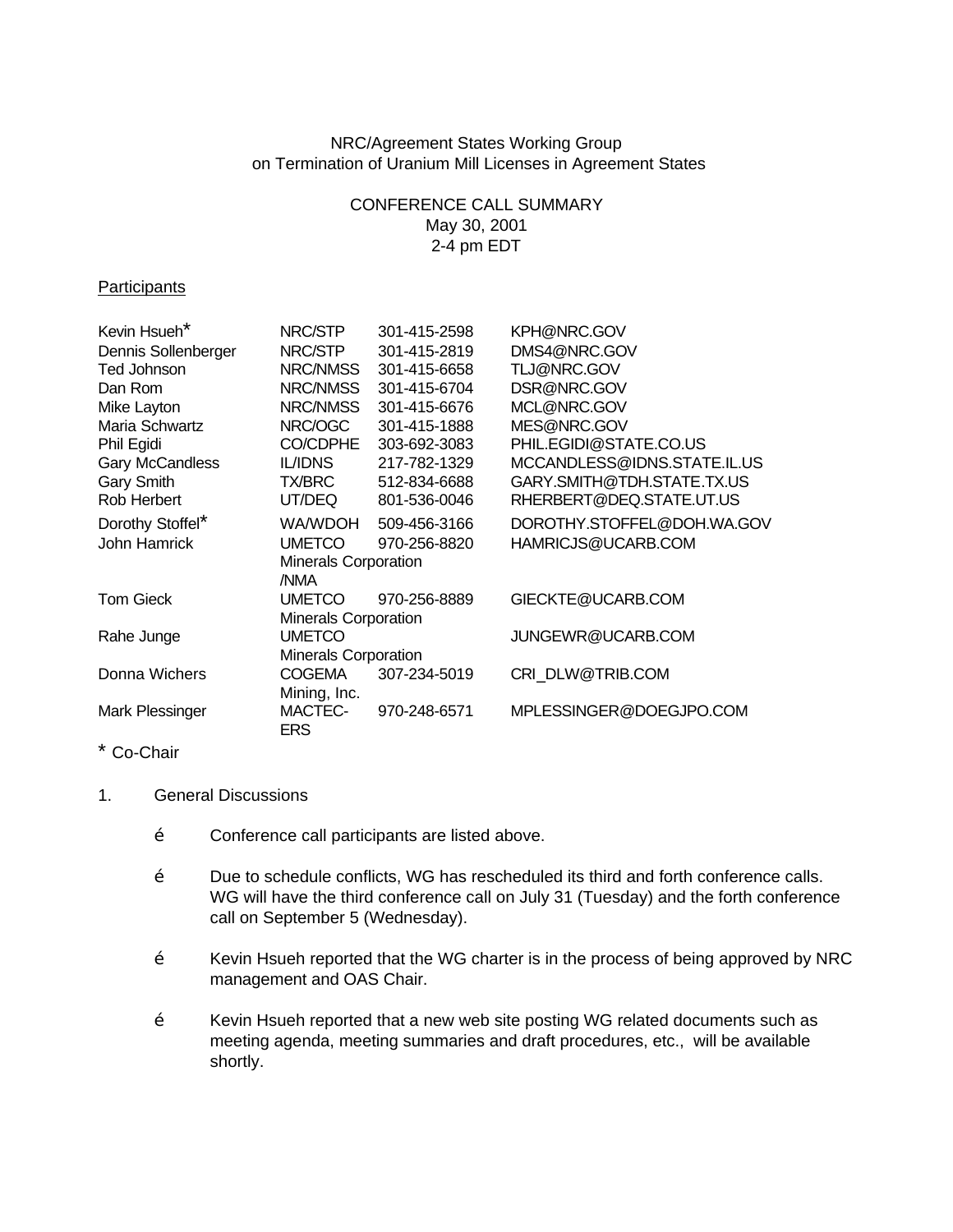#### 2. Status of Specific Tasks

Task 1 Draft revised STP SA-900 Procedure:

- $\check{Z}$  Kevin Hsueh presented the draft revised procedure and indicated areas where major changes have been made to the current procedure. In addition to two sample Completion Review Reports (CRRs), the draft procedure will include two sample NRC determination letters for both conventional and non-conventional uranium mills.
- Ž The WG discussed how the revised SA-900 procedure can be applied to the Kerr-McGee site in Illinois. WG noted that the site will be released for unrestricted surface use in the near future but the license will not be terminated until ground water corrective actions are completed which are expected to be a long time. The WG considers this site as a special case and the revised procedure will not be applied until the site is ready for license termination.

# Task 2 Sample CRR for Conventional Uranium Mill

- Ž WG's discussions centered around the level of detailed information needed in the CRRs. One suggestion was that Agreement States (AS) submit two reports to NRC: a CRR and a Technical Evaluation Report (TER) . The CRR summarizes AS staff's findings that all applicable standards and requirements have been met. The TER provides bases and appropriate level of detailed analyses to support the findings. During the discussion, it was noted that some AS may not have a single TER which includes all aspects of reclamation and decommissioning activities. WG noted that the two report approach may create a situation that AS staff may have to prepare a separate TER for NRC review.
- $\check{Z}$  WG discussed how NRC can involve in early interactions with AS including site visits, providing technical assistance on specific issues related to review of reclamation and decommissioning plans, and review of draft TERs. WG noted that except for site visits, NRC would need significant amount of additional resources to carry out these activities.

With respect to site visits, over the past six months, NRC staff has visited six uranium milling sites under AS jurisdiction in CO and TX, and it appears to be beneficial for both NRC and AS.

With respect to review of reclamation and decommissioning plans, WG recognized that for most of the uranium milling sites in AS, these plans have been approved by AS. It would not have any effects on most of the sites, if NRC decides to start interactions with AS on review of reclamation and/or decommissioning plans.

With respect to review of draft TERs, as noted earlier, AS may not have a single TER which addresses all aspects of reclamation and decommissioning activities. In addition, most TERs that address specific reclamation and decommissioning activities may have been finalized by AS. And again it would not have any effects on most of the sites, if NRC decides to start interactions with AS on review of draft TERs.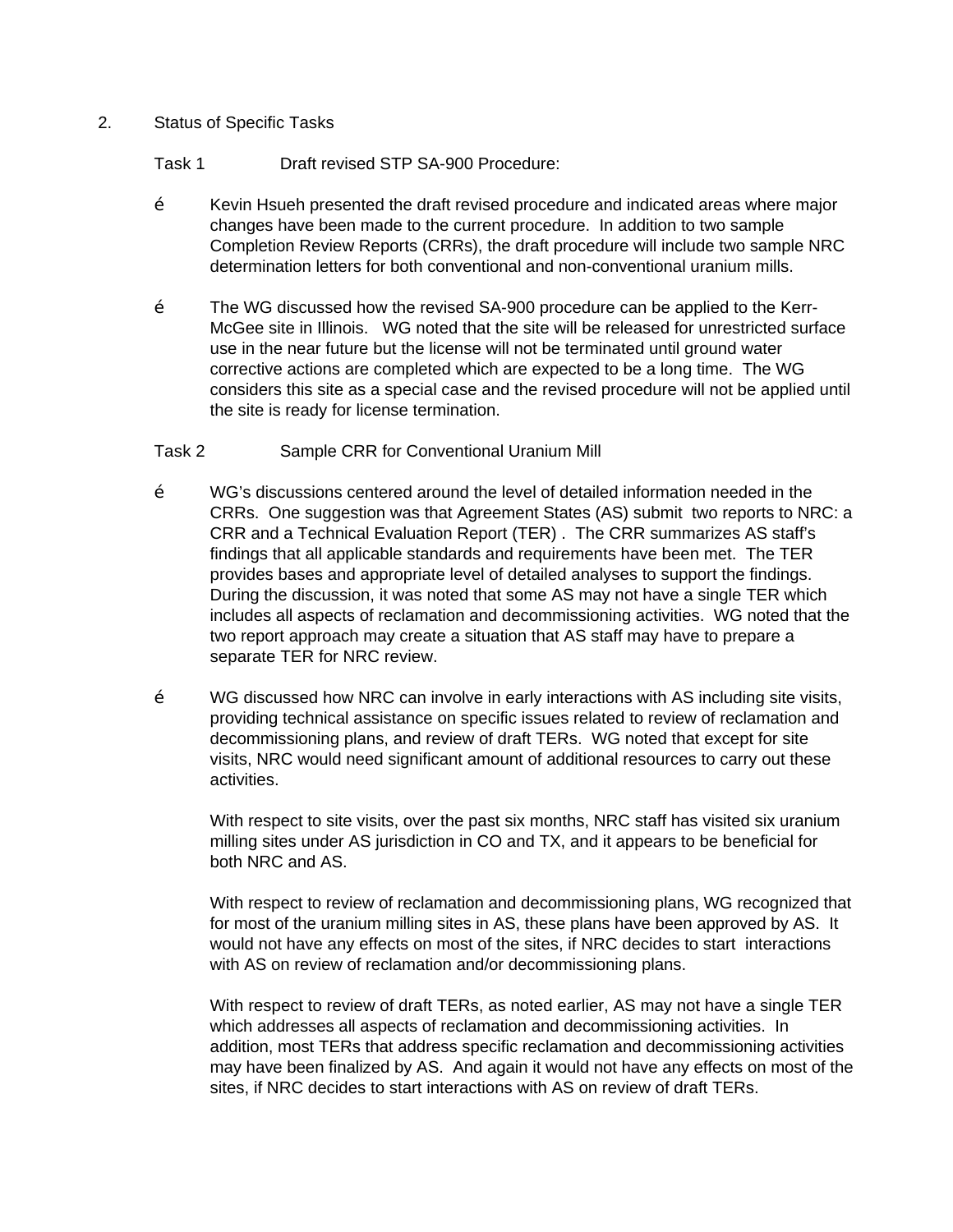- Ž WG discussed the use of IMPEP on-site review as part of the early interactions with AS to identify any problem areas associated with review of reclamation and decommissioning plans conducted by AS. Due to the complexity and the involvement of several technical disciplines, and the time constraint, WG noted that IMPEP teams may not have sufficient resources to conduct an in-depth detailed technical review of uranium milling facilities. However, WG would like to suggest that a special review of uranium recovery program may be recommended by the IMPEP team as an option if the team decides that it is necessary to have such a separate review.
- Ž NRC review of the Long-Term Surveillance Plan (LTSP) was briefly discussed. WG noted that review of LTSP is not within the scope of the WG charer.
- Task 3. Sample CRR for Non-conventional Uranium Mill
- Ž Kevin Hsueh reported that a sample summary and a sample description of licensee's activities are provided in the CRR for review and comment.
- $\check{Z}$  Ted Johnson indicated that Mike Layton will provide input to those sections related to groundwater remediation.
- Task 4. WG recommendations
- Ž WG recommends that NRC continue to have site visits as part of the early interactions with AS prior to license termination. A statement regarding site visits should be included in the revised SA-900 Procedure.
- Ž As discussed under Task 2, WG recommends that NRC consider having a special team to review AS uranium recovery program in addition to the existing IMPEP on site review if the IMPEP team recommends that such a follow-up review would be necessary.
- 3. Working Group Meeting with Stakeholders in Denver
	- $\check{Z}$  Kevin Hsueh reported the location and meeting time for the first WG meeting. He indicated that there will be a presentation on the status of the WG activities and a separate panel discussion on the license termination at the Washington Western Nuclear's Sherwood Site during the NMA/NRC uranium recovery workshop (July 13- 14).
	- Ž WG members were requested to send revised texts to Kevin Hsueh by June 6.
- 4. Discussions/comments from participants
	- Ž Mr. Hamrick expressed his thanks to NRC for making the process in revising the procedure an open and public one. He also supported the view of submitting a single CRR for NRC review instead of the two report (CRR and TER) approach.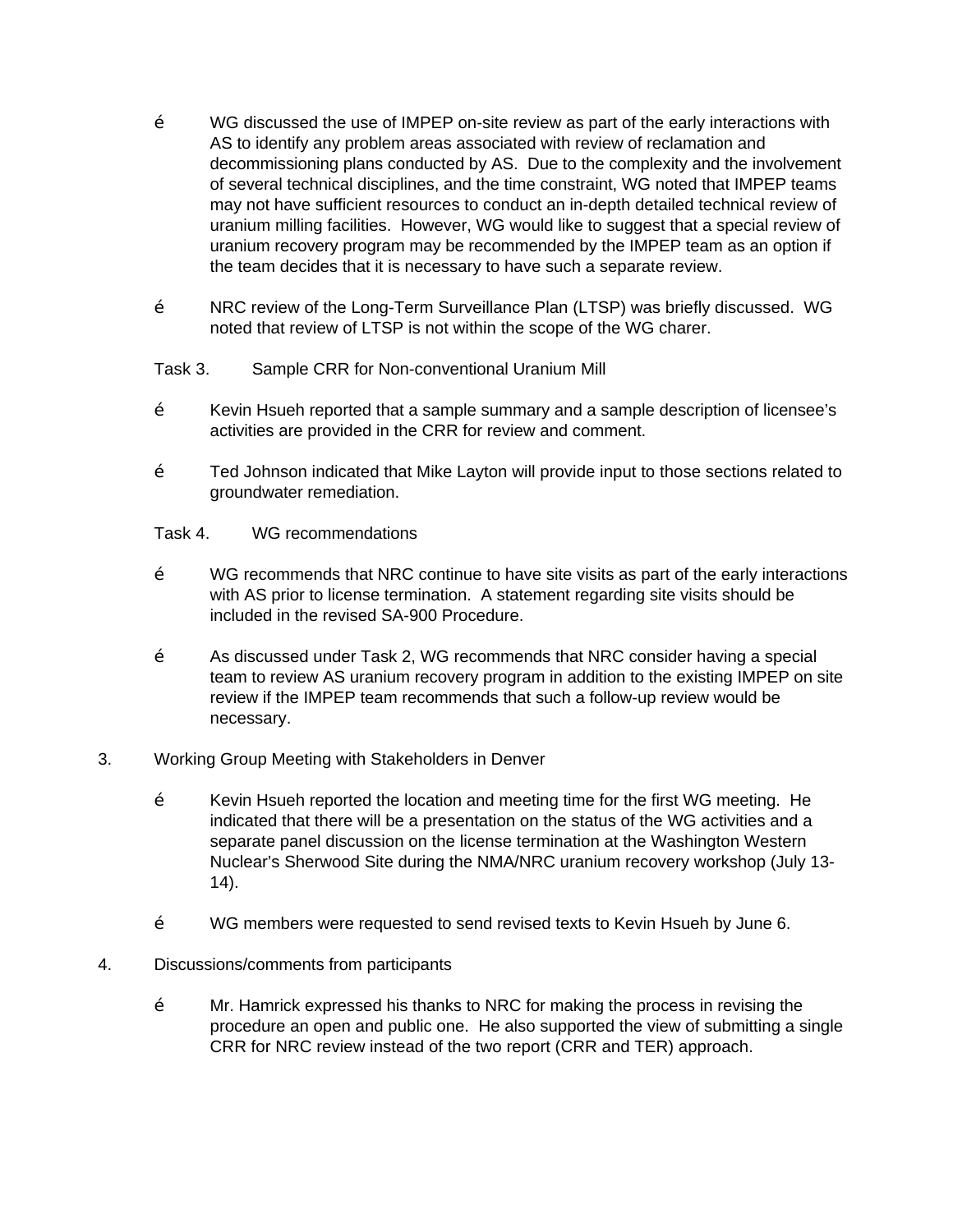- Ž Mr. Hamrick commented that an effective way for NRC to involve in the process is by early interactions with AS while important licensing decisions are being made instead of using the IMPEP on site review to identify any potential problems.
- $\check{Z}$  Mr. Plessinger commented that there is a need to examine the current process on NRC review of LTSP considering the potential changes in the NRC review of AS license termination proposals.

Following are additional comments provided by Mr. Hamrick through an e-mail dated May 31, 2001:

## Ž Comments on SA-900 Procedure

STP in NMSS stands for Staff Technical Position. So STP will now be an ambiguous reference.

III. Background, B. a suggested change to the third sentence. (Suggested change in italics). "A non-conventional uranium mill is a facility that generates limited byproduct materials which are normally transferred to *conventional* tailings impoundments..."

V. D. Bases to be used for NRC determination: I realize that in the sample CRR for conventional mills that the NRC standards are provided in the sample table. But won't a state want to list their regulatory requirements in that table? In any case, I think it would be nice to list the NRC requirements in V.D.1.a.(ii), (iii) and (iv). The same comment applies to b.

Appendix C in SA-900, Step 2: "All identified hazardous constituents for which groundwater compliance sampling is being conducted at a licensed site must be returned to the concentration limits or alternate concentration limits set as standards..." I think this change is necessary to recognize that ACLs will be applicable at some sites.

Appendix C in SA-900, Step 2, the following statement is made: "At license termination, the State should require licensees to sample for all constituents previously identified in the tailings liquor to ensure that no further remediation is necessary". There will be cases when no degradation has occurred, so demonstrating "no further remediation is necessary" is kind of a non-sequitur. At a site where no groundwater degradation has occurred, no monitor wells are necessary to be transferred to DOE. At sites where ACLs have been granted the only existing wells will be the POCs. In both cases unneeded wells will be sealed at the end of the observational period. Umetco suggests deletion of this sentence.

Ž Comments on sample CRR for conventional:

Page two has the table that has a column heading "Standards/Requirements". Since a state may adopt an alternative (after Commission approval), the column should read "Standards, Requirements or Alternatives".